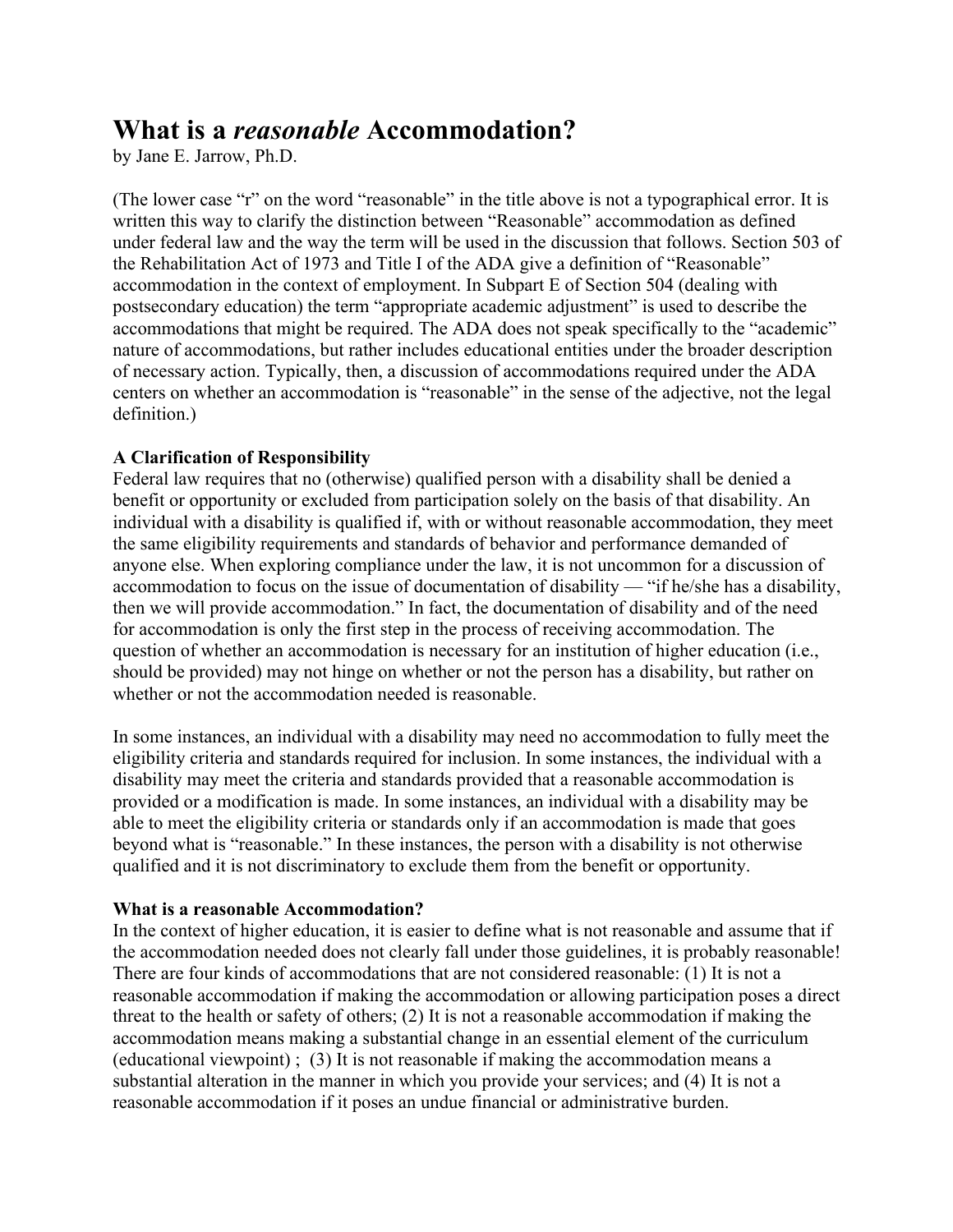## **(1) Direct Threat to the Health or Safety of Others**

An accommodation is not reasonable if it poses a direct threat to the health or safety of others. In order to establish a direct threat, the institution must be able to document a substantial risk of significant harm. Concern about direct threat arises most frequently in relation to allied health and professional programs in which the student's ability to provide safe and appropriate quality care is questioned. It should be noted that the mere existence of a disability does not provide evidence of direct threat. Nor does the possibility of a difficulty arising constitute a substantial risk of significant harm. While an institution may be able to make a case for "direct threat" in the instance of a deaf nurse or early childhood education major with limited vision, it would be a hard argument to make for these same students in an English or Philosophy class.

It is important to note that under the ADA the direct threat must be to someone else. The individual with a disability has a right to choose to assume the risk to self in the same way that anyone else who participates chooses to assume that risk. A blind individual could not be denied participation in a hiking class that covers rough terrain because of a fear that he/she might trip and fall, but it might be appropriate to deny participation to this individual in a scuba diving class in which participants are paired up and responsible for monitoring each other's safety through the visual inspection of valves and gauges.

### **(2) Substantial Change in an Essential Element of Curriculum**

In the academic context, an accommodation is not reasonable if it means making a substantial change in an essential element of a course or a given student's curriculum. It is the institution's responsibility to demonstrate both that the change requested is substantial and that the element targeted for change is essential to the conduct of the course or curriculum. Whether or not the change requested is substantial/essential may be a judgment call on behalf of the administrators and service providers charged with making those decisions but it is not unusual for the decision to be a fairly logical one.

• An institution may logically decide that asking them to make a substitution for basic math coursework for a Business major is not reasonable; not only is it appropriate to assure that anyone graduating whit a degree in Business has some basic competency in math, but the skills mastered in that basic coursework will serve as the underpinning for much of the advanced course work in the field.

• An institution may not logically decide that it is not reasonable to make a substitution for a math course that is the only math requirement (3 hours) in a 150 hour course sequence for an early childhood education major; this 3-hour requirement is neither a substantial part of this curriculum nor essential to the course of study.

(NOTE: In both examples above, it is assumed that the individual making the request has already been determined/documented to be a person with a disability which substantially impacts on their ability to follow the standard curriculum regarding the math requirement)

• An institution may logically decide that demonstrated mastery of a foreign language is essential for a deaf student in International Studies and that a substitution for the foreign language requirement is not reasonable.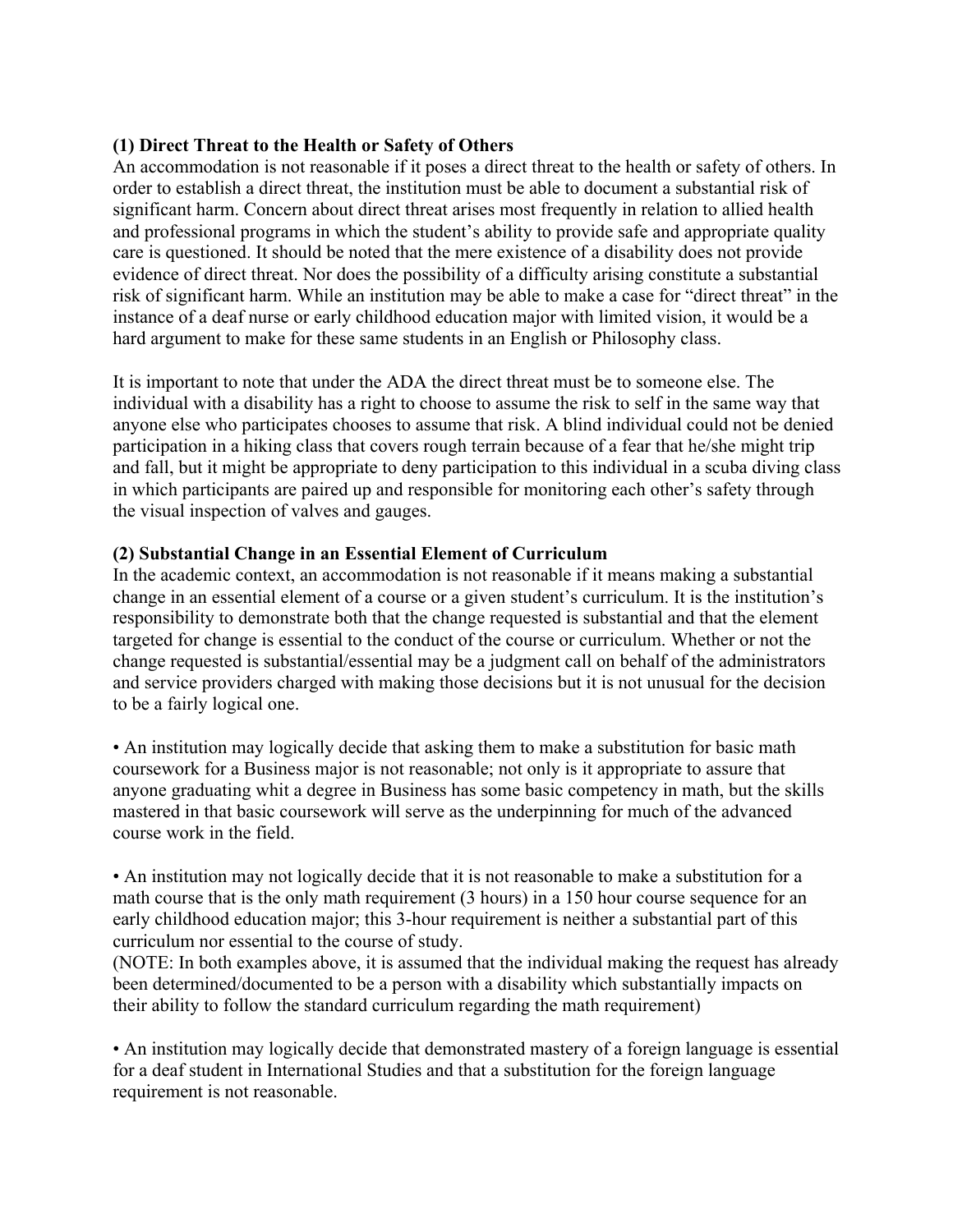• An institution may not logically decide that demonstrated mastery of a foreign language is essential for a deaf student majoring in Philosophy because the/she is enrolled in the College of Arts and Sciences and "everybody in Arts and Sciences has a foreign language requirement" unless the faculty has engaged in legitimate academic discourse to determine that foreign language is an integral part of the Arts and Sciences degree granted by this institution (i.e., just saying "this is a requirement" is not enough; until it is established that the decision is curricular in nature, rather an arbitrary, the institution has not discharged its burden). Sometimes the question hinges not on the course of study but the manner in which a specific course is conducted.

• In an intensive Weekend MBA program designed to give students intensive experience in working cooperatively with classmates, a student who (for legitimate disability-related reasons) will not be able to attend class regularly and participate in group experiences may be denied admission to the program. To ask that the model of delivery be altered to focus on something other than this cooperative learning model is asking for a substantial change in an essential element of course design.

• On the other hand, to demand that students in an Accounting class finish a requisite amount of work in a limited amount of time and thus refuse the accommodation of extended time in testing is not appropriate. Although the instructor may have traditionally measured speed of calculations as one element in grading, this is not essential to the demonstrated of mastery of the subject matter. There is no requirement for a substantial alteration in what is being taught in this instance — the faculty member is not teaching "speed".

#### **(3) Substantial Alteration in the Manner in Which Services are Provided**

From an administrative point of view, it is not a reasonable accommodation if it means making a substantial alteration in the manner in which you offer you goods and services (in this case, educational opportunities and everything that go with them). Sometimes this discussion revolves around method of delivery, and sometimes on the opportunity being delivered.

• An institution that does not have a distance learning program, allowing students to access courses or degrees from alternative sites and/or through various electronic media is not required to create such an alternative for an academically qualified student with a disability who is unable to reach campus and participate in "hands on", in class learning experiences.

• A commuter institution does not have to create housing options for individuals with disabilities who need to be in close proximity to the campus if it is not involved in housing its nondisabled students.

• On the other hand, it is not unreasonable to expect institutions of higher education to provide textbooks and handouts in alternate media for students with disabilities who cannot use standard print. It is not a substantial alteration in the delivery of opportunity. The opportunity is not the chance to read a book, the opportunity is have access to materials to be used in learning and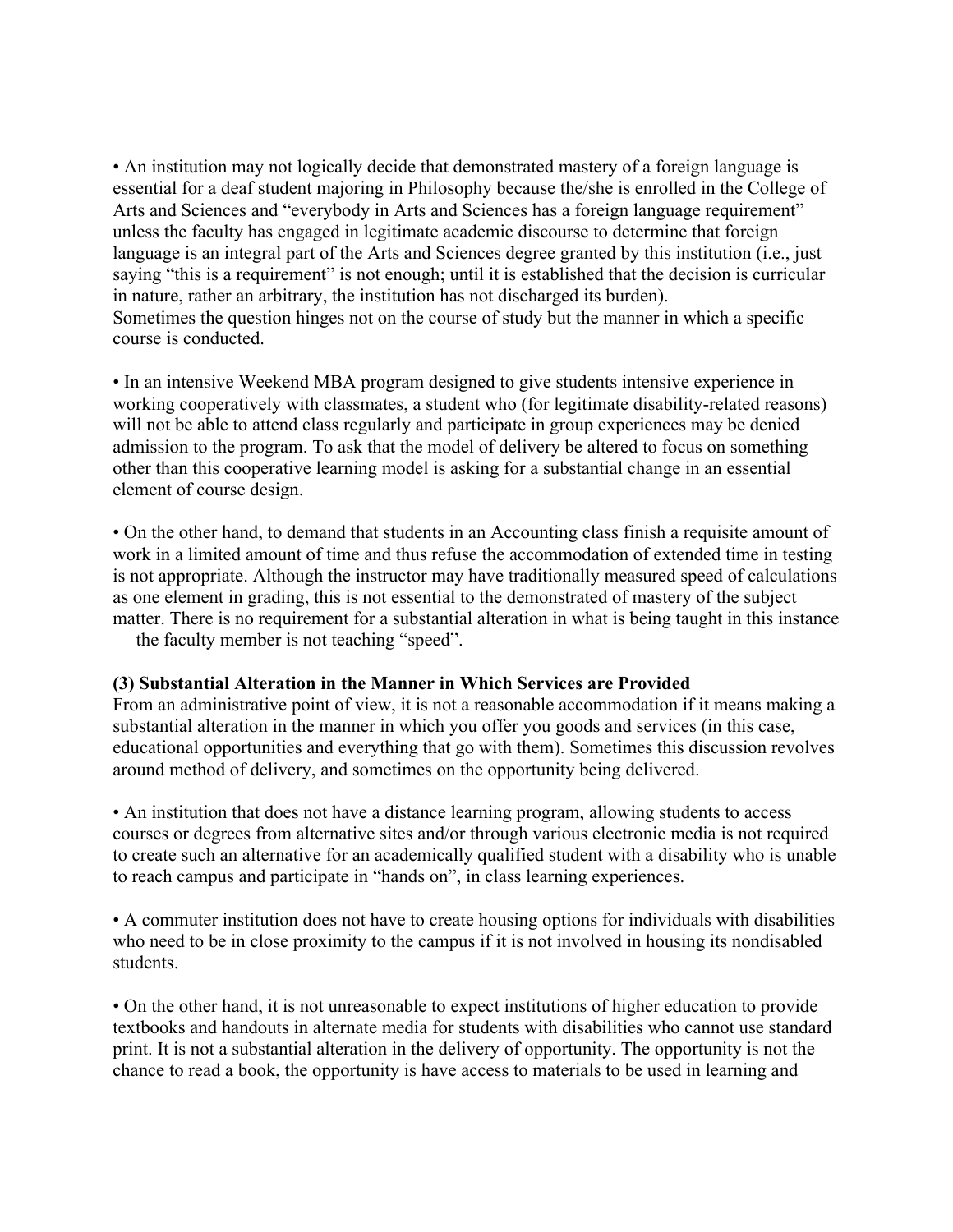studying and the institution must see that this opportunity is provided equally to all students regardless of disability.

• An individual with a learning disability who reads more slowly may need to have additional time made available to read materials kept on closed reserve in the library. While others are allowed to check out these materials for 60 minutes at a time, the individual with a learning disability might be allowed 90 minutes. It is not reasonable, however, for the student to request that the library stay open an extra 30 minutes past regular closing time in order to have the full 90 minutes. That would be a substantial alteration in the manner in which the library delivers its services.

## **(4) Undue Financial or Administrative Burden**

An accommodation is not reasonable if it creates an undue financial or administrative burden for the institution. HOWEVER...

• Title II of the ADA (which would encompass all public postsecondary institutions) indicates that an accommodation is not reasonable if it is an undue financial burden but indicates that when examining the cost of provision for auxiliary aids and services the government will be looking at the total resources available in the situation. In other words, it will not be the budget of the Biology Department, or the School of Science, or State University that is evaluated, but the budget of the State of \_\_\_\_\_\_\_ against which the yardstick of "undue financial burden" will be measured.

• In 35+ years of case law and findings under Section 504 (which includes public and private institutions), the federal government has never allowed an institution of higher education to refuse to provide auxiliary aids or services solely on the basis of cost. Never. On the other hand, there may be instances in which a request for accommodation constitutes an undue administrative burden:

• A request from an individual with multichemical sensitivity that no construction work be done on campus during school terms could legitimately be viewed as "not reasonable". The institution must be allowed to maintain and enhance its facilities in order to best serve the full campus community.

• A request from a student with a disability to have the institution reschedule the offering of a needed class to dovetail with the student's transportation arrangements (in other words, offering the class during daytime hours instead of in the evening) is not reasonable (but a request for priority scheduling for the student with a disability to assure placement in the one offering of that class that meets during the day is reasonable).

## **When a Request is Deemed Unreasonable...**

It is important to remember that the institution is only required to make reasonable accommodations to assure equal access to opportunity for persons with disabilities. If the request for accommodation is judged to be unreasonable (as detailed above), it may be refused. However, a request for an accommodation that is not reasonable does not effect the obligation to provide needed accommodations that are reasonable. Saying "no" to a request that is not